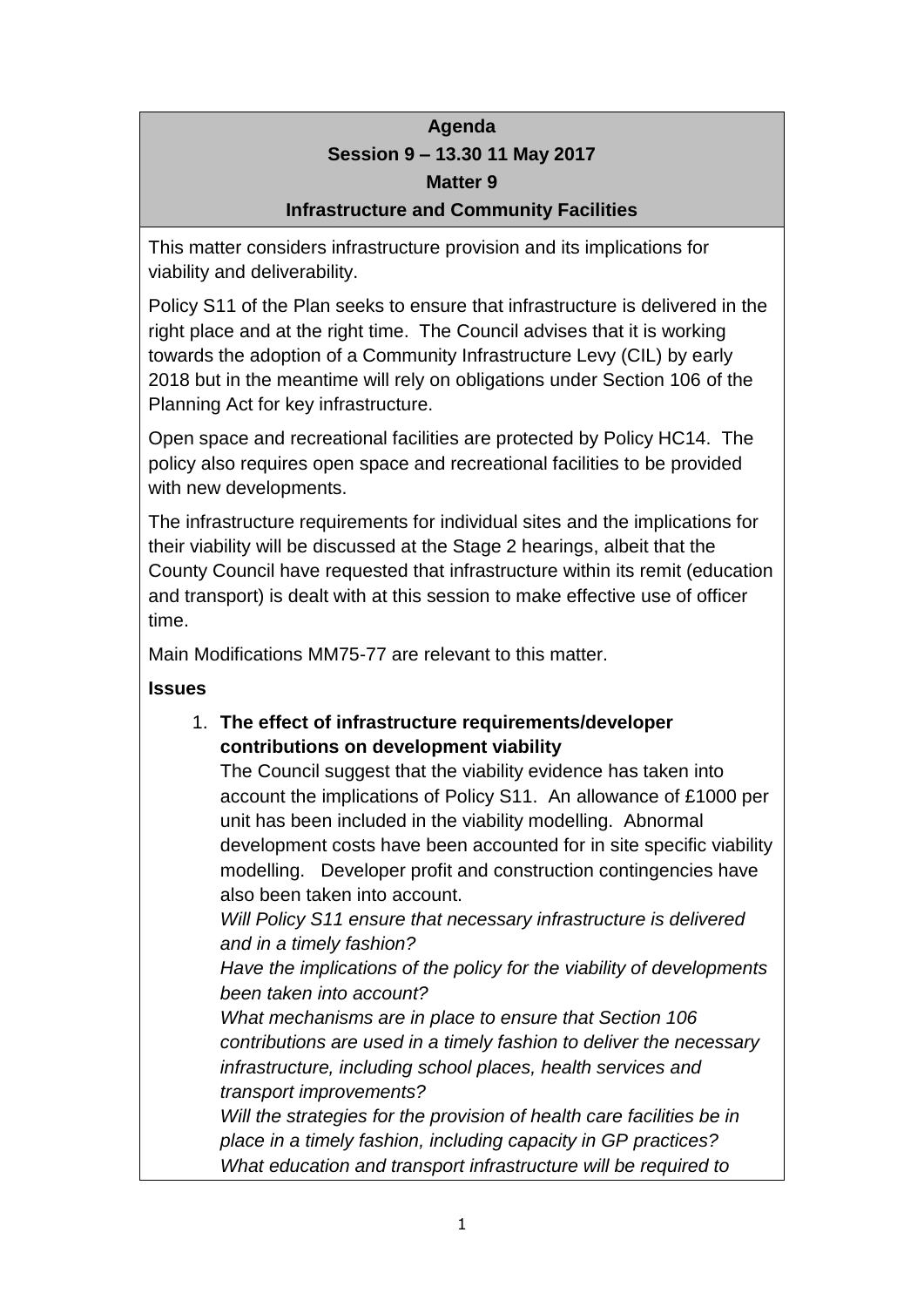*support the LP allocations, particularly in Matlock, Ashbourne, Wirksworth (County Council Officer inputs)? Are the mechanisms in place to ensure that the infrastructure will be delivered in a timely fashion?*

#### **2. Pooling of Contributions**

The Council indicates that for the S106 obligations already entered into there is no issue with the pooling limitations. The Council point out that the limitations relate to a type of infrastructure or specific project. Therefore, even if the limit in terms of a type of infrastructure were to be reached, there would be scope to target S106 obligations towards specific infrastructure projects. *Are there any implications arising from the pooling restrictions with the CIL Regulations for the delivery of infrastructure? For example, in view of the reference to significant S106 contributions to education provision, particularly in Ashbourne, are further contributions likely to be caught by the limitations until such time as a CIL Charging Schedule is adopted?*

#### **3. The introduction of a CIL Charging Schedule**

*Are there any implications from the introduction of CIL for the delivery of infrastructure?*

An update of the Infrastructure Delivery Plan (CD20) indicates that the main projects necessary to support growth that would be eligible for CIL are those related to transport and education. Residential and retail development are capable of bearing CIL. The main projects that would be funded by CIL are junction/highway capacity/traffic management improvements in Ashbourne, Matlock and Wirksworth; the 2<sup>nd</sup> Ashbourne bypass; primary school capacity in Ashbourne and Wirksworth; and green infrastructure improvements on DCC Countryside Sites.

#### **4. Open Space and Recreation Facilities**

*Is Policy HC14 (as proposed to be modified) clear as to the delivery of open space and recreation facilities related to new development?*

The Council propose a modification to Policy HC14 to clarify that the open space requirements outlined in Table 6 on pages 95-96 of the LP are applied through the policy.

*What are the implications of applying the open space and indoor sports requirements for residential developments in terms of the proportion of open space within developments and the need for off-site contributions?*

*Have the effects of such contributions on the viability of developments been taken into account?*